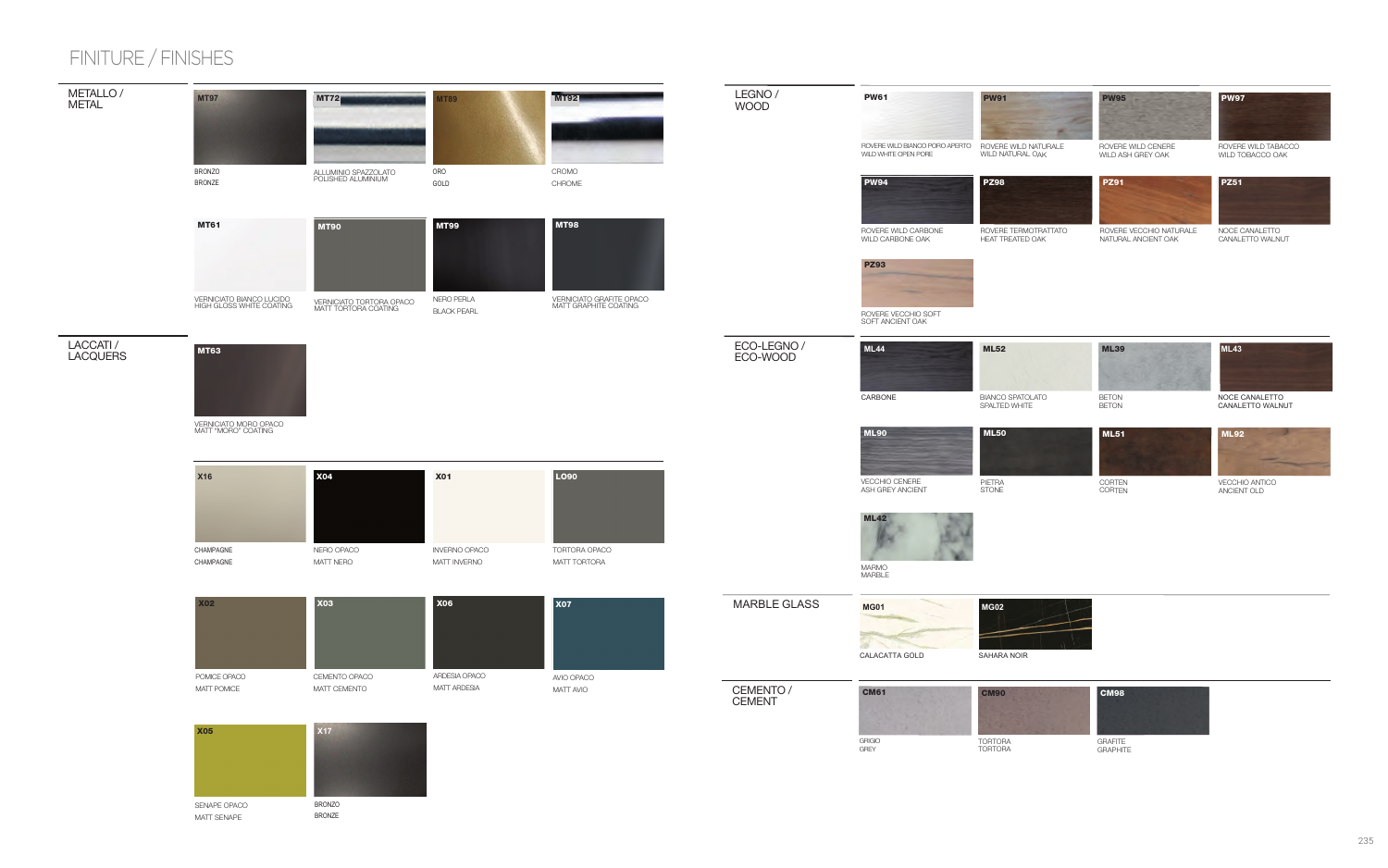#### LEGNO/ **WOOD**

**PW61** 



ROVERE WILD NATURALE<br>WILD NATURAL OAK

**PZ98** 

**PW95** 

ROVERE WILD CENERE<br>WILD ASH GREY OAK



ROVERE WILD TABACCO<br>WILD TOBACCO OAK



ROVERE WILD BIANCO PORO APERTO

WILD WHITE OPEN PORE



ROVERE WILD CARBONE<br>WILD CARBONE OAK

ROVERE TERMOTRATTATO<br>HEAT TREATED OAK



ROVERE VECCHIO NATURALE<br>NATURAL ANCIENT OAK



NOCE CANALETTO<br>CANALETTO WALNUT

### ECO-LEGNO / ECO-WOOD

 $\bigcirc$ 



ROVERE VECCHIO SOFT<br>SOFT ANCIENT OAK







**MARMO MARBLE**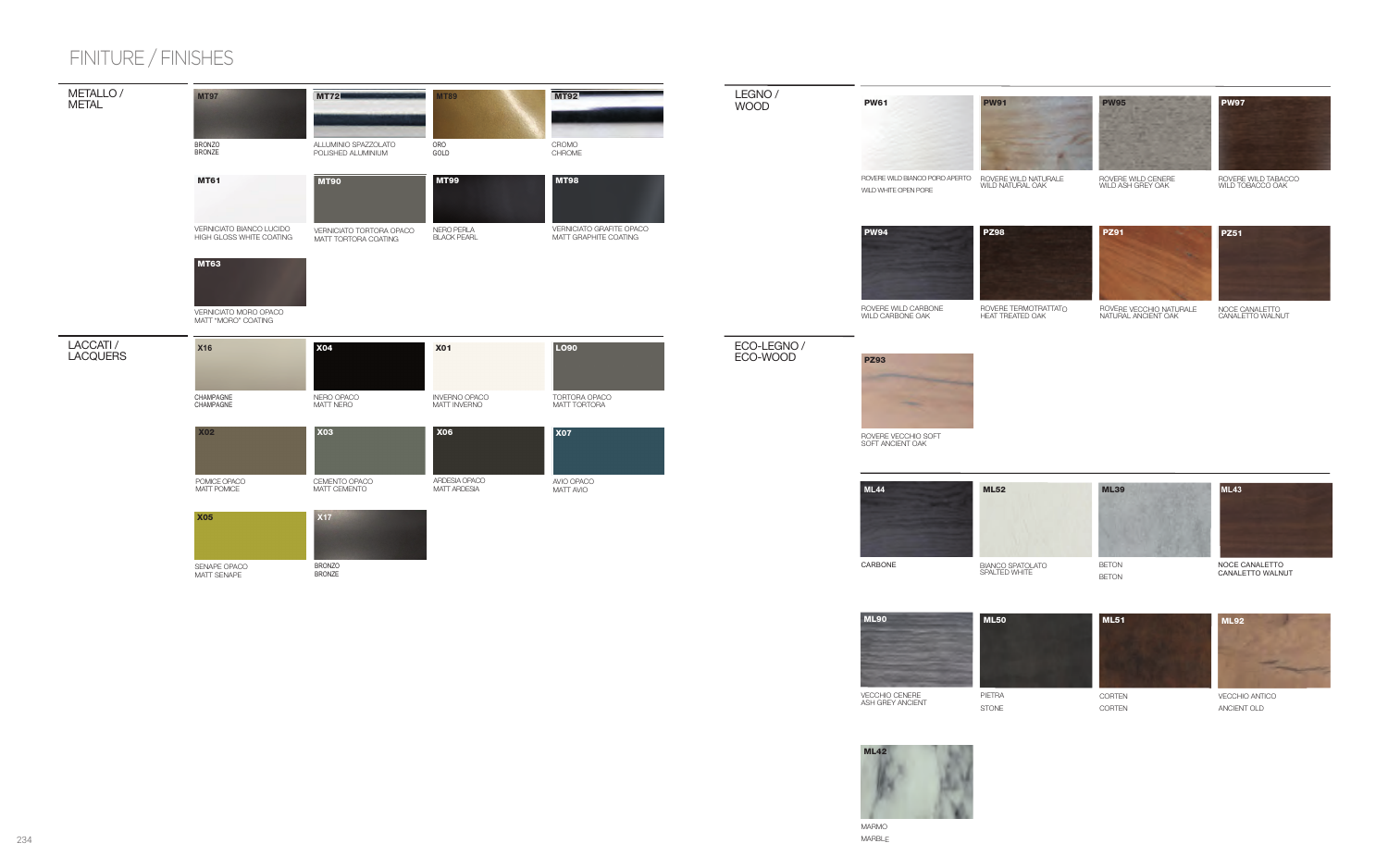# FINITURE / FINISHES



**BRONZE TRANSPARENT** 

FUMÈ TRASPARENTE FUMÈ TRANSPARENT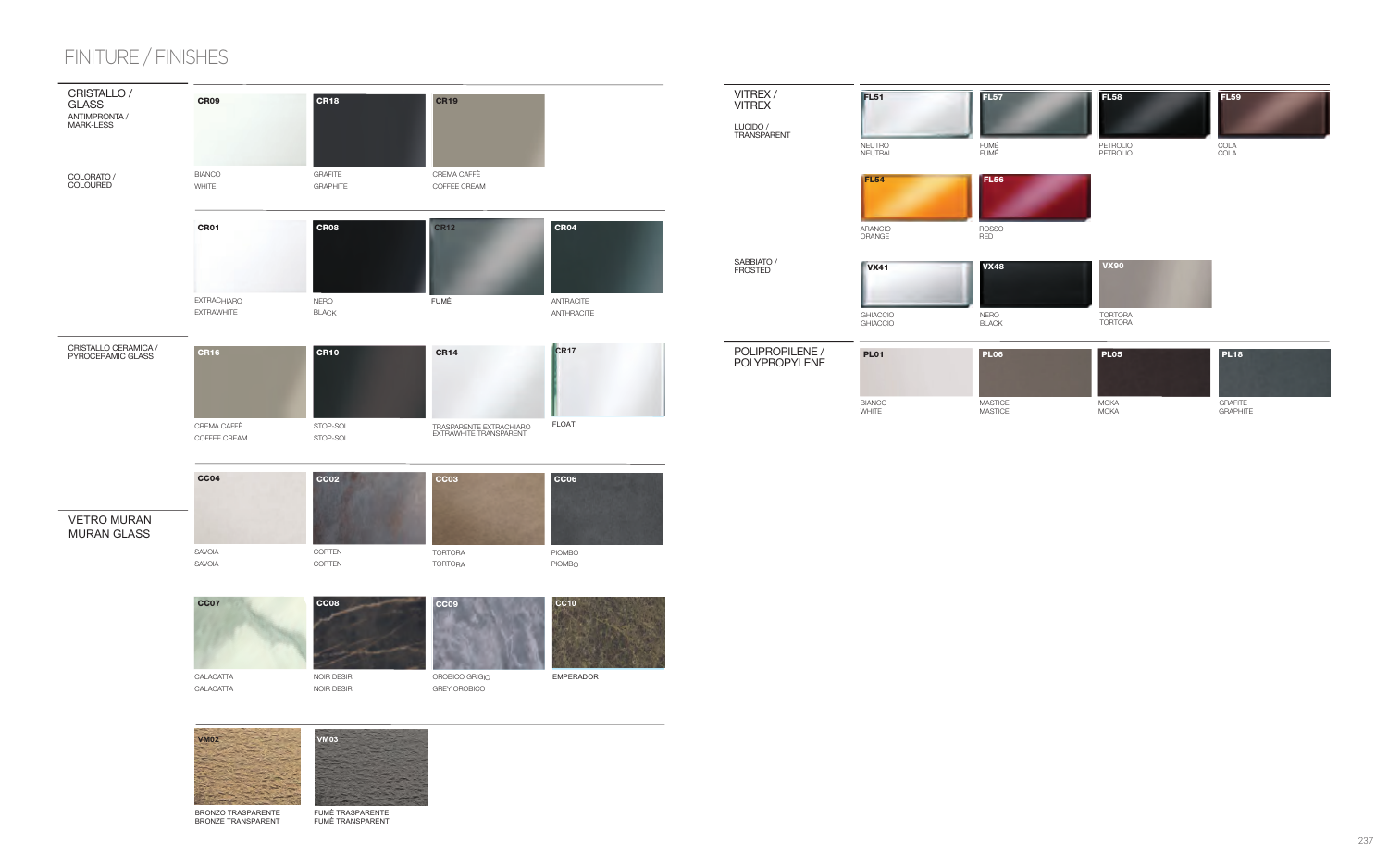

 $\hbox{g}$